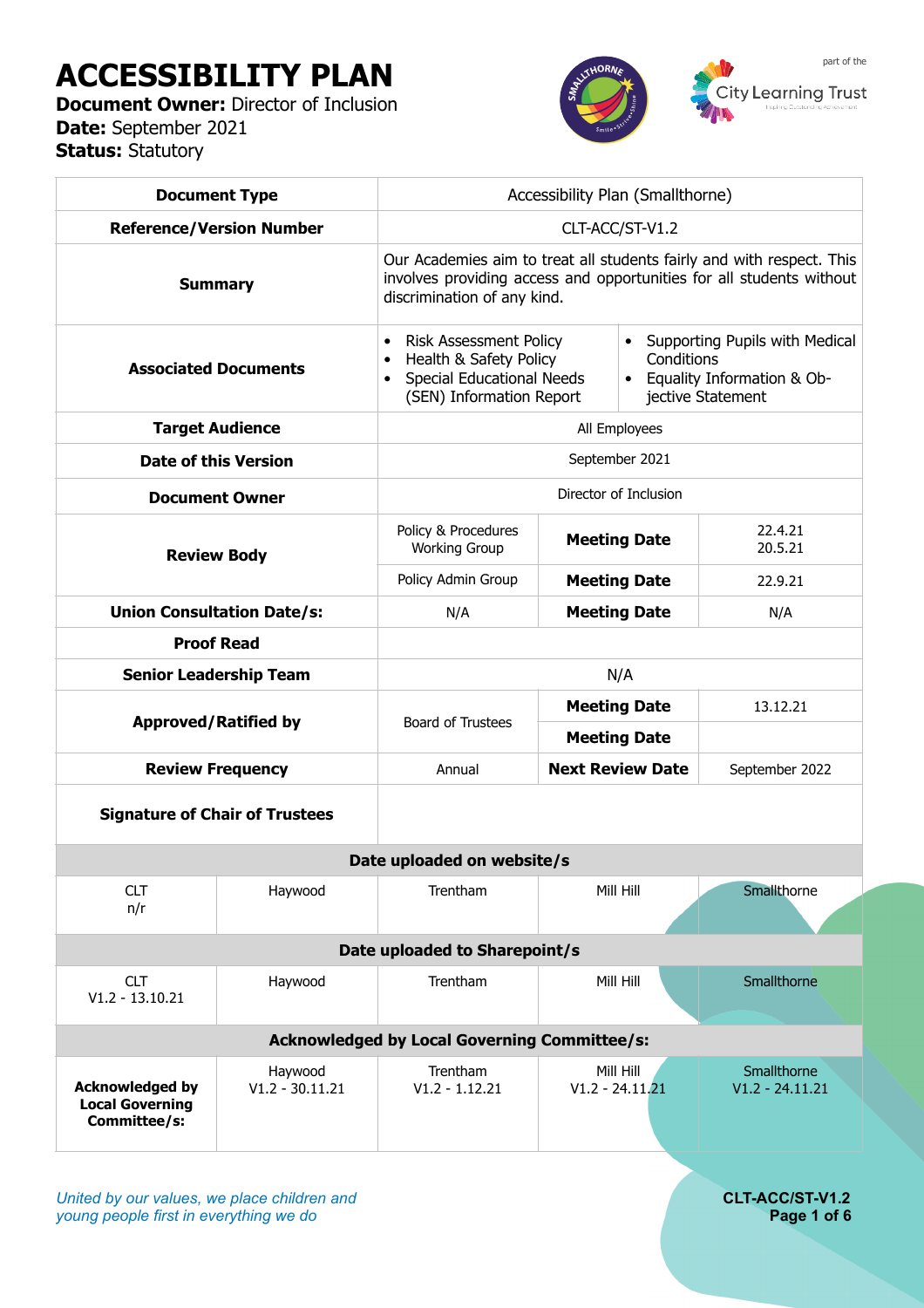#### <span id="page-1-0"></span>**VERSION CONTROL**

| <b>Version No:</b> | <b>Type of change</b> | <b>Date</b> | <b>Revisions from previous version</b> |
|--------------------|-----------------------|-------------|----------------------------------------|
|                    |                       |             |                                        |
| 1.2                | <b>Annual Review</b>  | Sept 2021   |                                        |
|                    |                       |             |                                        |
|                    |                       |             |                                        |

*United by our values, we place children and* **CLT-ACC/ST-V1.2** *young people first in everything we do* **Page 2 of 6**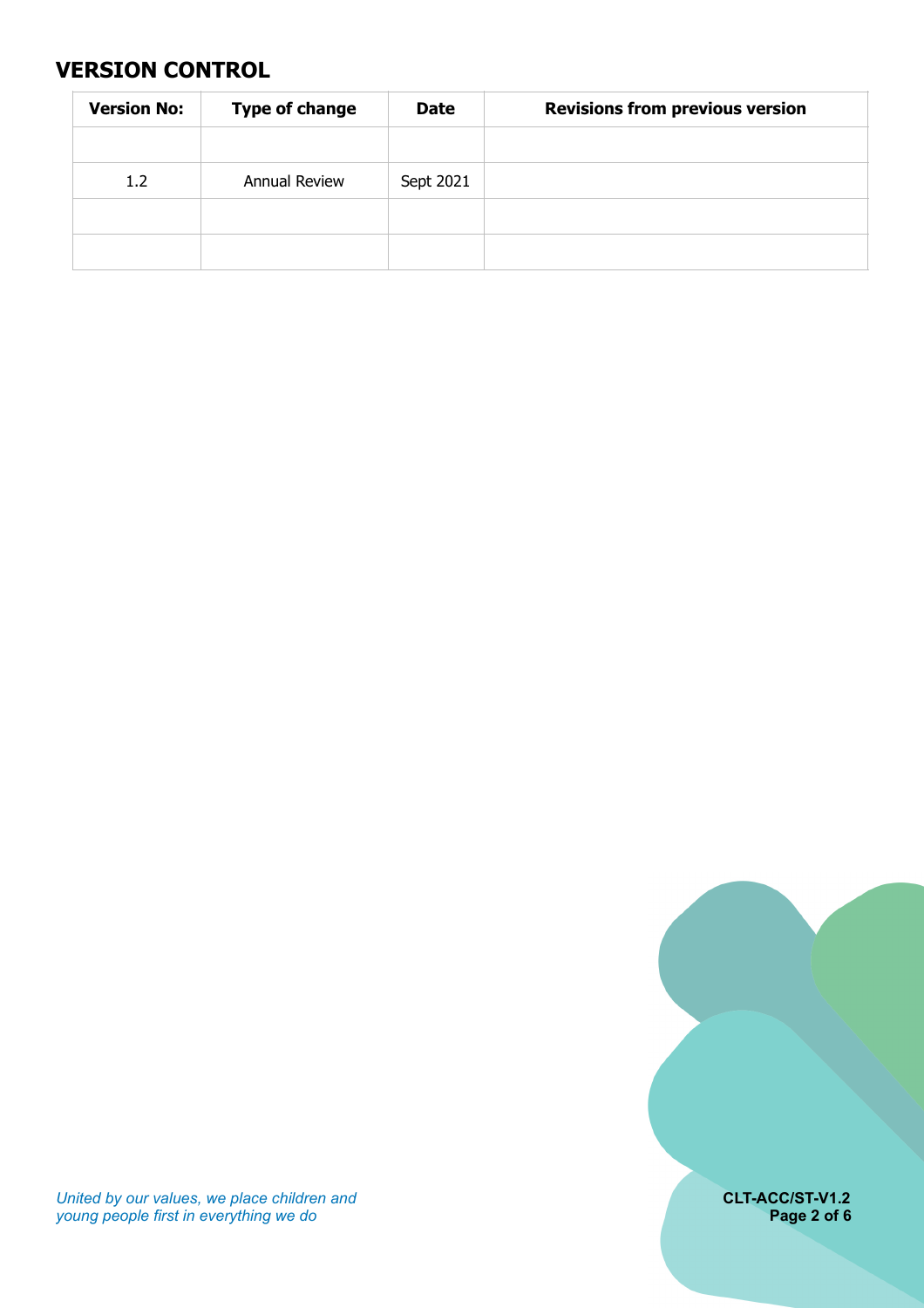# **TABLE OF CONTENTS**

| <b>VERSION CONTROL</b> |                              |                |
|------------------------|------------------------------|----------------|
|                        | 1. STATUS                    | 4              |
|                        | 2. AIMS & OBJECTIVES         | $\overline{4}$ |
|                        | 3. LEGISLATION & GUIDANCE    | 4              |
|                        | 4. ACCESSIBILITY ACTION PLAN | 5              |
|                        | 5. MONITORING ARRANGEMENTS   | 5              |
|                        | 6. LINKS WITH OTHER POLICIES | 6              |

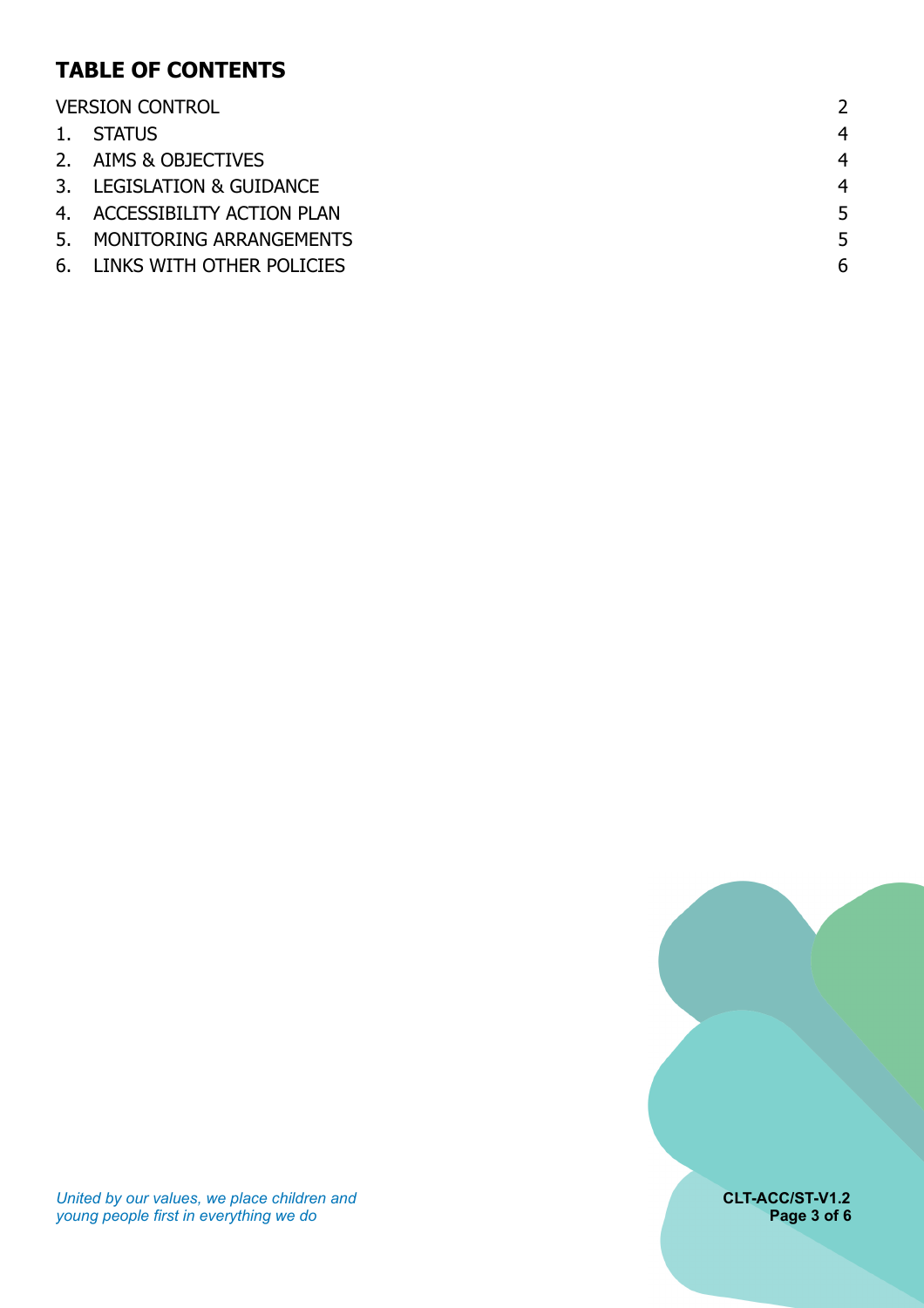# <span id="page-3-0"></span>**1. STATUS**

a. Statutory.

#### **2. AIMS & OBJECTIVES**

- <span id="page-3-1"></span>a. Schools are required under the Equality Act 2010 to have an accessibility plan. The purpose of the plan is to:
	- i. Increase the extent to which disabled pupils can participate in the curriculum
	- ii. Improve the physical environment of the school to enable disabled pupils to take better advantage of education, benefits, facilities and services provided
	- iii. Improve the availability of accessible information to disabled pupils
- b. Our Academy aims to treat all its students fairly and with respect. This involves providing access and opportunities for all students without discrimination of any kind.
- c. Smallthorne Primary Academy are a highly-inclusive school and provide an accessible curriculum, buildings, facilities and information, this is a core aim within the Academy ethos.
- d. The plan will be made available online via the Academy website, and paper copies are available upon request.
- e. The Academy is committed to ensuring staff are trained in equality issues with reference to the Equality Act 2010, including understanding disability issues.
- f. The Academy complaints procedure covers the accessibility plan. If you have any concerns relating to accessibility, this procedure sets out the process for raising these concerns.
- <span id="page-3-2"></span>g. We have included a range of stakeholders in the development of this accessibility plan.

#### **3. LEGISLATION & GUIDANCE**

- a. This document meets the requirements of schedule 10 of the Equality Act 2010 and the Department for Education (DfE) guidance for schools on the Equality Act 2010.
- b. The Equality Act 2010 defines an individual as disabled if they have a physical or mental impairment that has a 'substantial' and 'long-term' adverse effect on their ability to undertake normal day to day activities.
- c. Under the Special Educational Needs and Disability (SEND) Code of Practice, 'long-term' is defined as 'a year or more' and 'substantial' is defined as 'more than minor or trivial'. The definition includes sensory impairments such as those affecting sight or hearing, and long-term health conditions such as asthma, diabetes, epilepsy and cancer.
- d. Schools are required to make 'reasonable adjustments' for pupils with disabilities under the Equality Act 2010, to alleviate any substantial disadvantage that a disabled pupil faces in comparison with non-disabled pupils. This can include, for example, the provision of an auxiliary aid or adjustments to premises.
- e. This policy complies with our funding agreement and articles of association.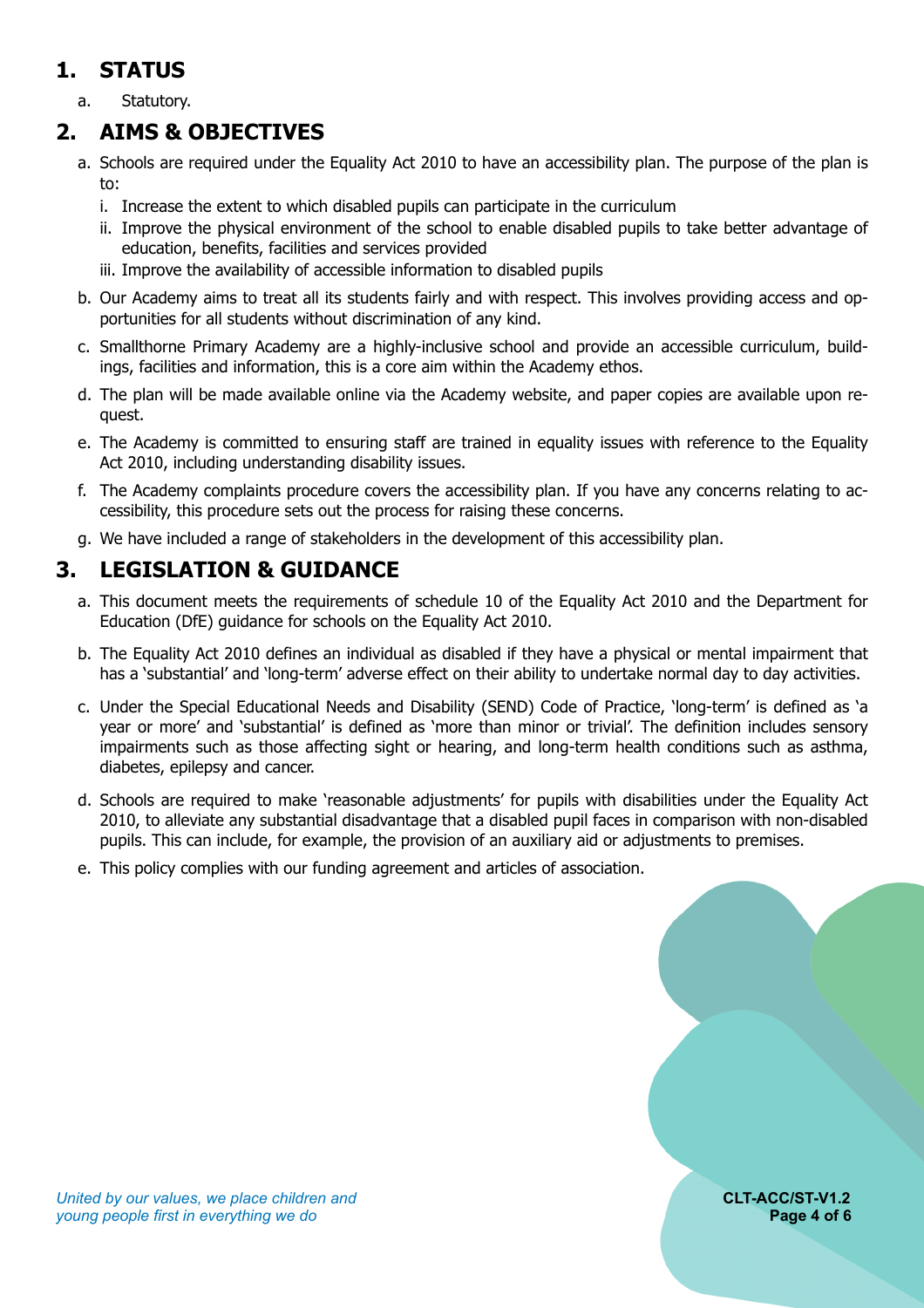### <span id="page-4-0"></span>**4. ACCESSIBILITY ACTION PLAN**

| Aim                                                                                                              | <b>Objectives</b>                                                                                                                                      | <b>Actions to be</b><br>taken                                                                                                                                          | Person re-<br>sponsible                                                          | Date to<br>complete<br>actions<br>by | <b>Success criteria</b>                                                                                                                                             |
|------------------------------------------------------------------------------------------------------------------|--------------------------------------------------------------------------------------------------------------------------------------------------------|------------------------------------------------------------------------------------------------------------------------------------------------------------------------|----------------------------------------------------------------------------------|--------------------------------------|---------------------------------------------------------------------------------------------------------------------------------------------------------------------|
| Increase access<br>to the curriculum<br>for students with<br>a disability                                        | Consider hearing<br>loop availability at<br>key areas within the<br>Academy.                                                                           | Director of Inclusion<br>to use advice gained<br>from the 'National<br>Deaf Children's So-<br>ciety' to support<br>hearing loop use at<br>key academy loca-<br>tions.  | Director of<br>Inclusion                                                         | February<br>2022                     | Hearing loops will<br>be installed in key<br>locations, such as<br>reception areas,<br>open plan<br>classrooms and<br>assembly halls.                               |
|                                                                                                                  | Consider a highly<br>differentiated PE<br>curriculum for chil-<br>dren with physical<br>disabilities, including<br>the use of specialist<br>equipment. | Director of Inclusion<br>to work with the<br>Inclusive Learning<br>Service, the Occupa-<br>tional Therapy Ser-<br>civice                                               | Director of<br>Inclusion                                                         | <b>July 2022</b>                     | All children with<br>SEND / Disabilities<br>will have accessible<br>and specialist<br>equipment to en-<br>able them to have<br>their development-<br>al needs met.  |
| Improve and<br>maintain access<br>to the physical<br>environment                                                 | Consider adapta-<br>tions to student toi-<br>lets (for example,<br>wider doors, lower<br>level sink, soap and<br>towel dispenser)                      | Director of Inclu-<br>sion, working with<br>the Executive Dir-<br>ector for Estates &<br>Risk to consider the<br>wider use of adapt-<br>ive equipment<br>across sites. | Director of<br>Inclusion /<br><b>Executive Dir-</b><br>ector (Estates<br>& Risk) | <b>July 2022</b>                     | Students with dis-<br>abilities are able to<br>access the main<br>student toilets and<br>the facilities within<br>them.                                             |
| Increase availab-<br>ility and access<br>to ICT and tech-<br>nology for stu-<br>dents with visual<br>impairments | Larger computer<br>screens to support<br>the learning of stu-<br>dents with visual<br>impairments                                                      | IT Director to in-<br>vestigate the use of<br>assistive technology<br>for students with<br>visual impairments                                                          | <b>ICT Director</b>                                                              | May 2022                             | All students with a<br>visual impairment<br>will be able to fully<br>access larger<br>moveable screens<br>and technology to<br>support their learn-<br>ing.         |
| Improve access<br>to Academy in-<br>formation, both<br>paper based and<br>online.                                | All Academy inform-<br>ation to be made<br>available in a variety<br>of languages and in<br>braille.                                                   | Director of Inclusion<br>to arrange for trans-<br>lation services to<br>work with the CLT to<br>give access to key<br>Academy informa-<br>tion.                        | Director of<br>Inclusion                                                         | May 2022                             | All stakeholders,<br>regardless of lan-<br>guage or disability<br>will be able to ac-<br>cess Academy in-<br>formation both pa-<br>per based and<br>electronically. |

#### **5. MONITORING ARRANGEMENTS**

<span id="page-4-1"></span>a. This document will be reviewed every 3 years, but may be reviewed and updated more frequently if necessary.

*United by our values, we place children and* **CLT-ACC/ST-V1.2**<br>*Young people first in everything we do* **CLT-ACC/ST-V1.2** *young people first in everything we do*